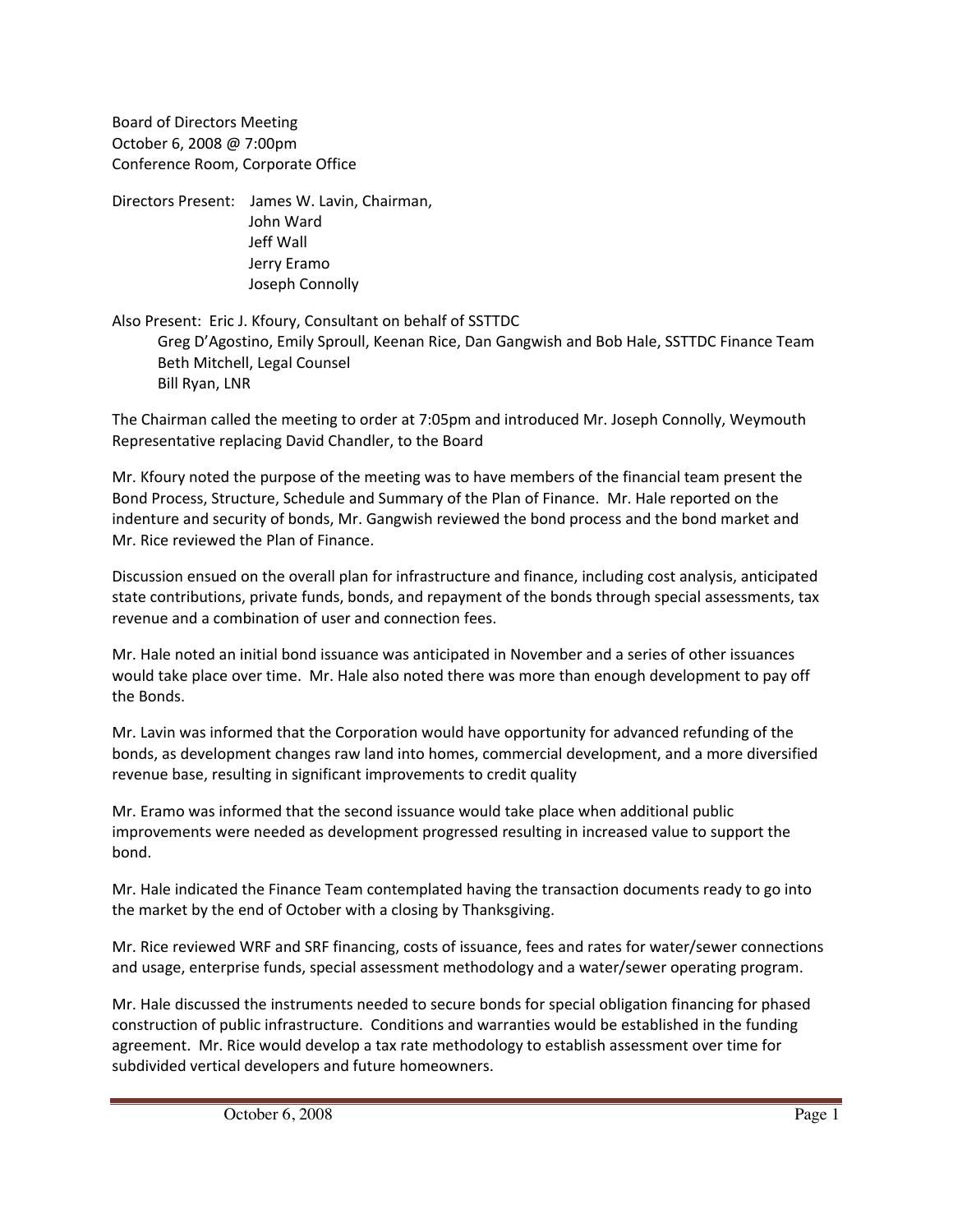Discussion ensued on the Administrative Service Agreement between the Corporation and MuniCap to provide annual reports to Bond Holders. All Transaction Documents were expected to be provided in advance of the next Board meeting.

Mr. Gangwish reviewed the Sale of Bonds Preliminary Limited Offering Memorandum, an official statement describing the Bonds with supporting documentation including the finance plan, appraisal of the developed site, a buildout market study and an engineering feasibility study.

The Board would review a Bond Purchase Agreement between SSTTDC and Banc of America Securities to buy and sell bonds. It was reaffirmed that the Host Towns had protection from cost exposure from development and repayment of the bonds.

Mr. Gangwish reviewed the bond offer, sales and timing process, noting it was a radically different format from a Town bonding process. Special Obligation Bonds would be secured by land and by the project. The Offering Memorandum would describe the Reuse Plan and everything accomplished to date including the creation of the Corporation, Navy transfer, infrastructure, appraisal, market study, engineering costs and vertical development. The Offering Memorandum would also describe all things taking place today, and the entitlement rights and obligations of both SSTTDC and LNR, per the DDA.

The Board would review and approve the Finance Plan and Offering Memorandum, set up a site visit and grant permission for BAS to: 1) take orders, 2) call investors to offer bonds at an interest rate and 3) negotiate a purchase and sales contract obligating the Board to close the transaction. Mr. Gangwish cautioned that there may be a longer marketing period due to current market conditions.

Mr. Lavin was informed that the buyer base was not competing with Commonwealth of Massachusetts Bonds, and that a functioning market was needed to conduct a sale. Mr. Ward was informed the bonds were from a high grade tax exempt index.

Mr. Hale noted the finance team was working to get all the documents ready to mail when the market permits, and to return final documents and summaries back to the Board with recommendations for proceeding on distribution, execution and delivery of documents.

The Board considered a special meeting to review the final documents, and thanked Greg D'Agostino and the Finance Team for their diligent efforts.

### Executive Director Update

Mr. Kfoury informed the Board of additional services contracted with Mr. Abrahams to create a Tax Recap Sheet for DOR, for a fee of \$12,000 already in the budget. Mr. Kfoury also reported on a recommendation from SSTTDC's Insurance Broker to increase general liability from \$2M to \$10M as required to close with Navy. The Controller, Mrs. Petrillo, will shop around for discounted premium prices and will provide a summary of insurance indemnifications to the Board.

Discussion ensued on Board reorganization. Ms. Mitchell noted the vacant Vice Chairman position needed to be filled for the bond documents, and that a Board representative may need to be appointed to the Plymouth County Health Group.